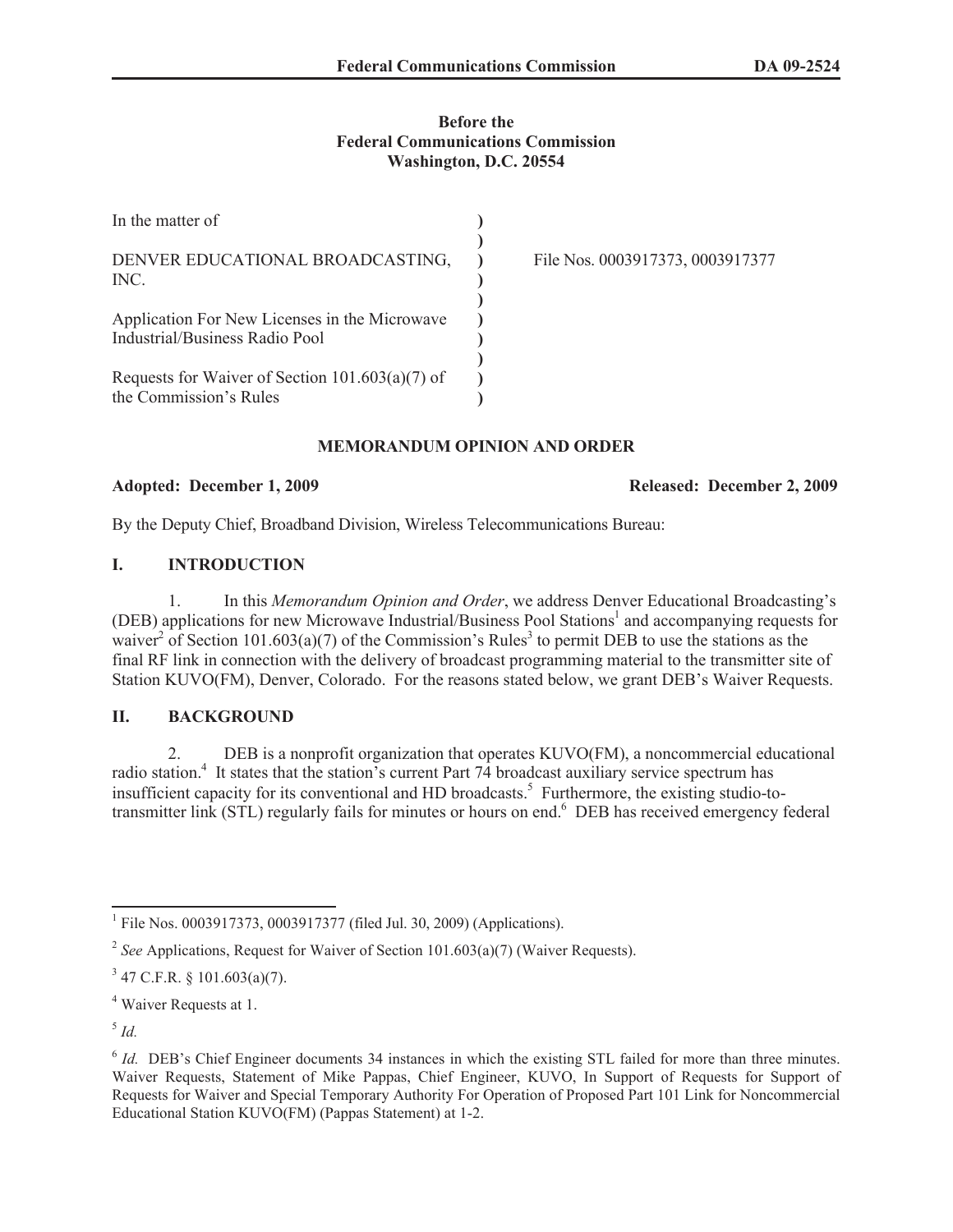funding for replacement equipment.<sup>7</sup> On August 30, 2009, DEB filed the instant Applications and Waiver Requests.<sup>8</sup> No oppositions or objections were filed.

3. Section  $101.603(a)(7)$  of the Rules<sup>9</sup> prohibits the use of the 11 GHz band as the final RF link to deliver DEB's broadcast signal to its transmitter site. DEB has concluded, however, that it must rely on spectrum in the Microwave Industrial/Business service to deliver the broadcast signal from the main studio location in Denver, Colorado to the transmitter site.<sup>10</sup> DEB states that it looked into using an additional 950 MHz band frequency but was told by the spectrum coordinator that no additional frequencies were available on the necessary path.<sup>11</sup> According to KUVO's Chief Engineer, terrain and mountainous topography at the transmitter site precludes alternatives to RF connectivity.<sup>12</sup> Qwest informed KUVO that it would cost \$72,000 plus \$5,000/month lease charge to bring fiber to the KUVO(FM) transmitter site.<sup>13</sup> That cost is beyond KUVO(FM)'s financial capability.<sup>14</sup> DEB also states that it sought 23 GHz frequencies, but that their path length would be problematic and that a timeconsuming Department of Defense EMC review would be required.<sup>15</sup> In addition to using the proposed facilities to transmit program material to the transmitter site, DEB intends to use the proposed facilities for a variety of other purposes.<sup>16</sup>

# **III. DISCUSSION**

4. Section 1.925(b)(3) of the Commission's Rules requires parties seeking a waiver to demonstrate that:

(i) The underlying purpose of the rule(s) would not be served or would be frustrated by application to the instant case, and that a grant of the requested waiver would be in the public interest; or

(ii) In view of unique or unusual factual circumstances of the instant case, application of the rule(s) would be inequitable, unduly burdensome or contrary to the public interest, or the applicant has no reasonable alternative. $17$ 

The Part 101 rules were simplified and streamlined to "encourage more efficient use of the microwave spectrum by permitting more intensive use of microwave equipment,"<sup>18</sup> and to "lead to economies of

<sup>13</sup> *Id.*

<sup>14</sup> *Id.*

<sup>7</sup> Waiver Requests at 1. *See also* Pappas Statement at 2.

<sup>8</sup> Applications. The applications were accepted for filing on August 5, 2009. *See* Wireless Telecommunications Bureau Site-by-Site Accepted for Filing, Report No. 5154, *Public Notice* (rel. Aug. 5, 2009) at 39. In addition, DEB filed applications requesting special temporary authority to operate the facilities proposed in the Applications. *See* File Nos. 0003917986, 0003918309 (filed Jul. 30-31, 2009). The applications for special temporary authority were granted on August 14, 2009. *See* authorizations for Stations WQKQ719 and WQKQ720.

 $9^9$  47 C.F.R. § 101.603(a)(7).

<sup>&</sup>lt;sup>10</sup> Waiver Requests at 1.

 $11$  Pappas Statement at 2.

<sup>12</sup> *Id*.

<sup>15</sup> *Id.* at 2-3.

<sup>16</sup> *See* Amendment (filed Oct. 29, 2009).

 $17$  47 C.F.R. § 1.925(b)(3)(i)-(ii).